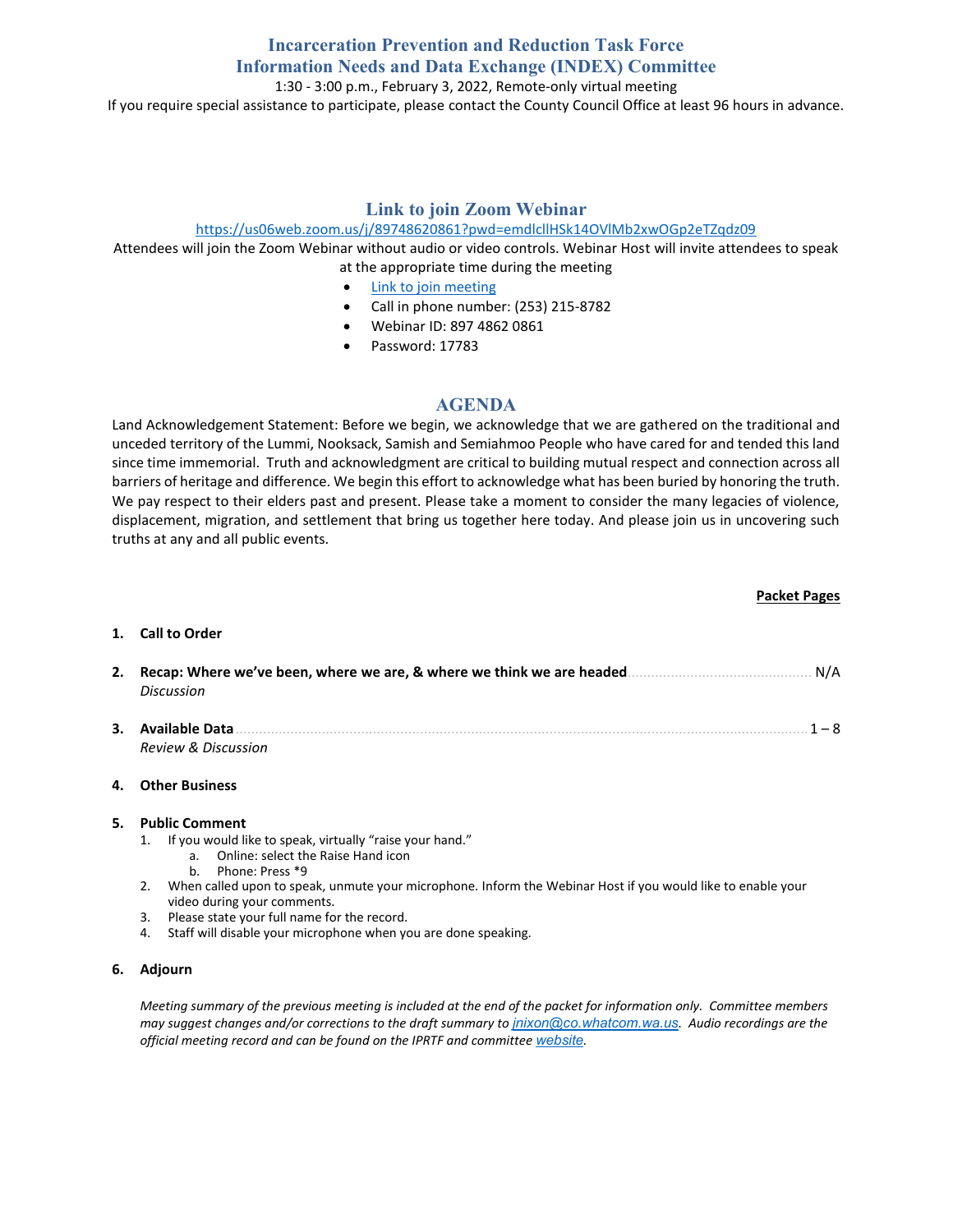## **Upcoming Meetings**

| <b>IPR TASK FORCE</b>                                                                                                                        |                                                                                                                                                                                                                    |                                                                                                                                             | <b>COMMITTEES</b>                                                                                       |                                                                        |                                                                                                                      |
|----------------------------------------------------------------------------------------------------------------------------------------------|--------------------------------------------------------------------------------------------------------------------------------------------------------------------------------------------------------------------|---------------------------------------------------------------------------------------------------------------------------------------------|---------------------------------------------------------------------------------------------------------|------------------------------------------------------------------------|----------------------------------------------------------------------------------------------------------------------|
| Monthly<br>2 <sup>nd</sup> or 3 <sup>rd</sup> Monday<br>9-11 AM                                                                              | <b>BEHAVIORAL</b><br><b>HEALTH</b><br>Monthly<br>3 <sup>rd</sup> Tuesday<br>9:00-10:30 AM                                                                                                                          | <b>LEGAL &amp; JUSTICE</b><br><b>SYSTEMS</b><br>Monthly<br>2 <sup>nd</sup> Tuesday<br>$11:30$ AM $- 12:30$ PM                               | <b>CRISIS</b><br><b>STABILIZATION</b><br><b>FACILITY</b><br>Quarterly, 3rd<br>Thursday<br>9:30-11:00 AM | <b>INDEX</b><br>Bi-monthly<br>1 <sup>st</sup> Thursday<br>1:30-3:00 PM | <b>STEERING</b><br>Monthly<br>Various<br>Thursdays<br>11:00 AM -<br>12:30 PM                                         |
| February 14<br>March 21<br>April 18<br>May 16<br>June 13<br>July 18<br>August 15<br>September 19<br>October 17<br>November 14<br>December 19 | February 15<br>March 15 (11:30-<br>1:00<br>April 19<br>May 17<br>June 14*(11:30-<br>1:00)<br>July 19<br>August 16<br>September 20<br>$(11:30-1:00)$<br>October 18<br>November 15<br>December 13*<br>$(11:30-1:00)$ | February 8<br>March 15*<br>April 12<br>May 10<br>June 14<br>July 12<br>August 9<br>September 20*<br>October 11<br>November 8<br>December 13 | April 21<br>July 21<br>October 20                                                                       | April 7<br>June 2<br>August 4<br>October 6<br>December 1               | March 10<br>April 7<br>May 5<br>June 2<br>July 7<br>August 4<br>September 8<br>October 6<br>November 3<br>December 8 |

## **Visit th[e Task Force website meeting calendar](https://www.whatcomcounty.us/calendar.aspx?CID=40,) for the most up-to-date meeting schedule** At this time, all meetings are held via remote-only Zoom Webinar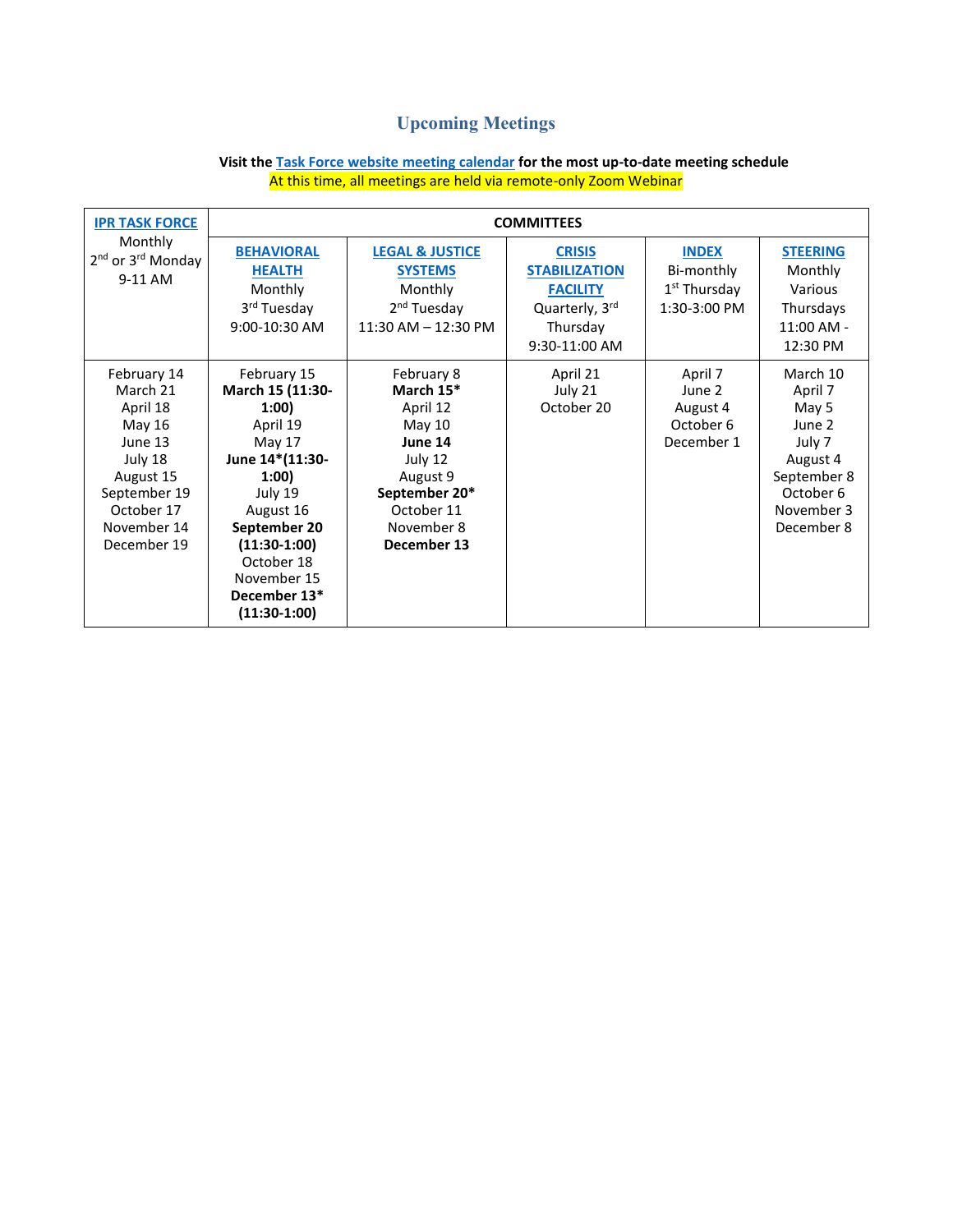|    | Α                                                                                                              | B                                                                                             | C                                                                                                   | D                                 | E                        | F.                                                      | G                             | H                                  |                                              |                       | К                 |
|----|----------------------------------------------------------------------------------------------------------------|-----------------------------------------------------------------------------------------------|-----------------------------------------------------------------------------------------------------|-----------------------------------|--------------------------|---------------------------------------------------------|-------------------------------|------------------------------------|----------------------------------------------|-----------------------|-------------------|
| 1  | <b>AUSTEN/JFA</b>                                                                                              | <b>VERA</b>                                                                                   | <b>TASK FORCE</b>                                                                                   | Whatcom<br>County<br>Jail/Sheriff | Bellingham<br>Prosecutor | Whatcom<br><b>County Publid</b><br>Defender's<br>Office | Bellingham<br>Municipal Court | Small Cities municipal<br>court(s) | <b>Small Cities</b><br>municipal<br>court(s) | <b>District Court</b> | Superior<br>Court |
|    | Inmate ID Number                                                                                               | Individual ID #:                                                                              |                                                                                                     | spillman                          |                          |                                                         |                               |                                    |                                              |                       |                   |
| 3  | Inmate's Official name (optional)                                                                              | Name (for matching)                                                                           |                                                                                                     | spillman                          | <b>JABS</b>              | Iseries                                                 |                               |                                    |                                              |                       | Odyssey           |
| 4  | DOB                                                                                                            | Date of Birth                                                                                 |                                                                                                     | spillman                          | <b>JABS</b>              | Iseries                                                 |                               | Sumas: JABS                        | <b>Blaine: Access</b>                        |                       | Odyssey           |
| 5  | Gender                                                                                                         | <b>Sex</b>                                                                                    |                                                                                                     | spillman                          | <b>JABS</b>              |                                                         |                               | Sumas: JABS                        | <b>Blaine: Access</b>                        |                       | Odyssey           |
| 6  | Race/Ethnicity                                                                                                 | Race/Ethnicity                                                                                |                                                                                                     | spillman                          |                          |                                                         |                               | Sumas: JABS                        | <b>Blaine: Access</b>                        |                       | Odyssey           |
|    | Known address at booking (optional)                                                                            | State/county/zip or transiency                                                                |                                                                                                     | spillman                          |                          | Iseries                                                 |                               |                                    |                                              |                       |                   |
| 8  | Admission (to Jail) Date                                                                                       | Admission date                                                                                |                                                                                                     | spillman                          | <b>JABS</b>              |                                                         |                               |                                    |                                              |                       |                   |
| 9  | Law Enforcement/Correctional Agency<br>admitting inmate                                                        | Arresting agency                                                                              | Indicate charges that come from<br>the border                                                       | spillman                          |                          |                                                         |                               |                                    |                                              |                       |                   |
| 10 |                                                                                                                |                                                                                               | Cited in the field or referred to<br>Prosecutor for charging decision<br>without a physical arrest? | spillman                          | <b>JABS</b>              |                                                         |                               |                                    |                                              |                       |                   |
| 11 |                                                                                                                | <b>Arrest location</b>                                                                        |                                                                                                     | spillman                          |                          |                                                         |                               |                                    | <b>Blaine: Citation</b>                      |                       |                   |
|    | Admission Type (pretrial, parole violator,<br>12 probation violator, etc.)                                     | Warrant type if applicable (arrest, bench)                                                    | Type of Warrant                                                                                     | spillman                          | <b>JABS</b>              | Iseries                                                 |                               |                                    | <b>Blaine: Court</b>                         |                       |                   |
| 13 |                                                                                                                | Warrant description (failure to appear, failure New or reissued warrant, the<br>to pay, etc.) | reason each warrant is issued                                                                       | spillman                          |                          |                                                         |                               |                                    | <b>Blaine: Court</b>                         |                       |                   |
|    | 14 Release date                                                                                                | Release date                                                                                  |                                                                                                     | spillman                          | <b>JABS</b>              |                                                         |                               | Sumas: Itr from Jail               |                                              |                       |                   |
| 15 | Primary Charge/Offense at release                                                                              | Charge codes (with data dictionary and bail<br>schedule)                                      | Filed charge(s) (from Prosecutor)                                                                   | spillman                          | <b>JABS</b>              | Iseries                                                 |                               |                                    |                                              |                       | Odyssey           |
| 16 |                                                                                                                |                                                                                               | booked citation charge                                                                              | spillman                          |                          |                                                         |                               |                                    | <b>Blaine: Citation</b>                      |                       |                   |
|    | Type of release (bail, OR, transfer to prison, Release reason (bail paid, charges<br>17 sentenced-time served) | dismissed, sentenced to DOC, etc.)                                                            |                                                                                                     | spillman                          | <b>JABS</b>              |                                                         | <b>Bham Muni</b>              |                                    |                                              | district court        | Odyssey           |
|    | 18 If sentenced to jail, date that inmate became Sentence and start date                                       |                                                                                               |                                                                                                     | spillman                          | <b>JABS</b>              | Iseries                                                 | <b>Bham Muni</b>              |                                    |                                              | district court        |                   |
|    | 19 If sentenced to jail, sentence length                                                                       | Sentence start/end date                                                                       |                                                                                                     | spillman                          | <b>JABS</b>              | Iseries                                                 | <b>Bham Muni</b>              |                                    |                                              | district court        |                   |
|    | Pretrial risk assessment level (and scoring<br>20 factors) at release                                          |                                                                                               |                                                                                                     |                                   |                          |                                                         |                               |                                    |                                              | district court        |                   |
|    | Special management flags (e.g., restrictive<br>21   housing, protective custody, etc.) at release              |                                                                                               | Does the defendant have a history<br>with one of the special courts?                                | spillman                          |                          |                                                         |                               |                                    |                                              |                       |                   |
|    | 22 Mental Health Care Flag at release                                                                          | Mental health/substance use diagnoses and                                                     |                                                                                                     | spillman                          |                          |                                                         |                               |                                    |                                              |                       |                   |
|    | 23 Medical Care Flag at release                                                                                |                                                                                               |                                                                                                     |                                   |                          |                                                         |                               |                                    |                                              |                       |                   |
|    | 24 Housing assignment at release                                                                               |                                                                                               |                                                                                                     | spillman                          |                          |                                                         |                               |                                    |                                              |                       |                   |
|    | Current legal status (e.g., pretrial,<br>25   sentenced, etc.)                                                 | Inmate Status (pretrial, sentenced, etc.) and<br>history of changes while in jail             |                                                                                                     | spillman                          |                          | <b>ISeries</b>                                          | <b>Bham Muni</b>              |                                    |                                              | <b>District Court</b> |                   |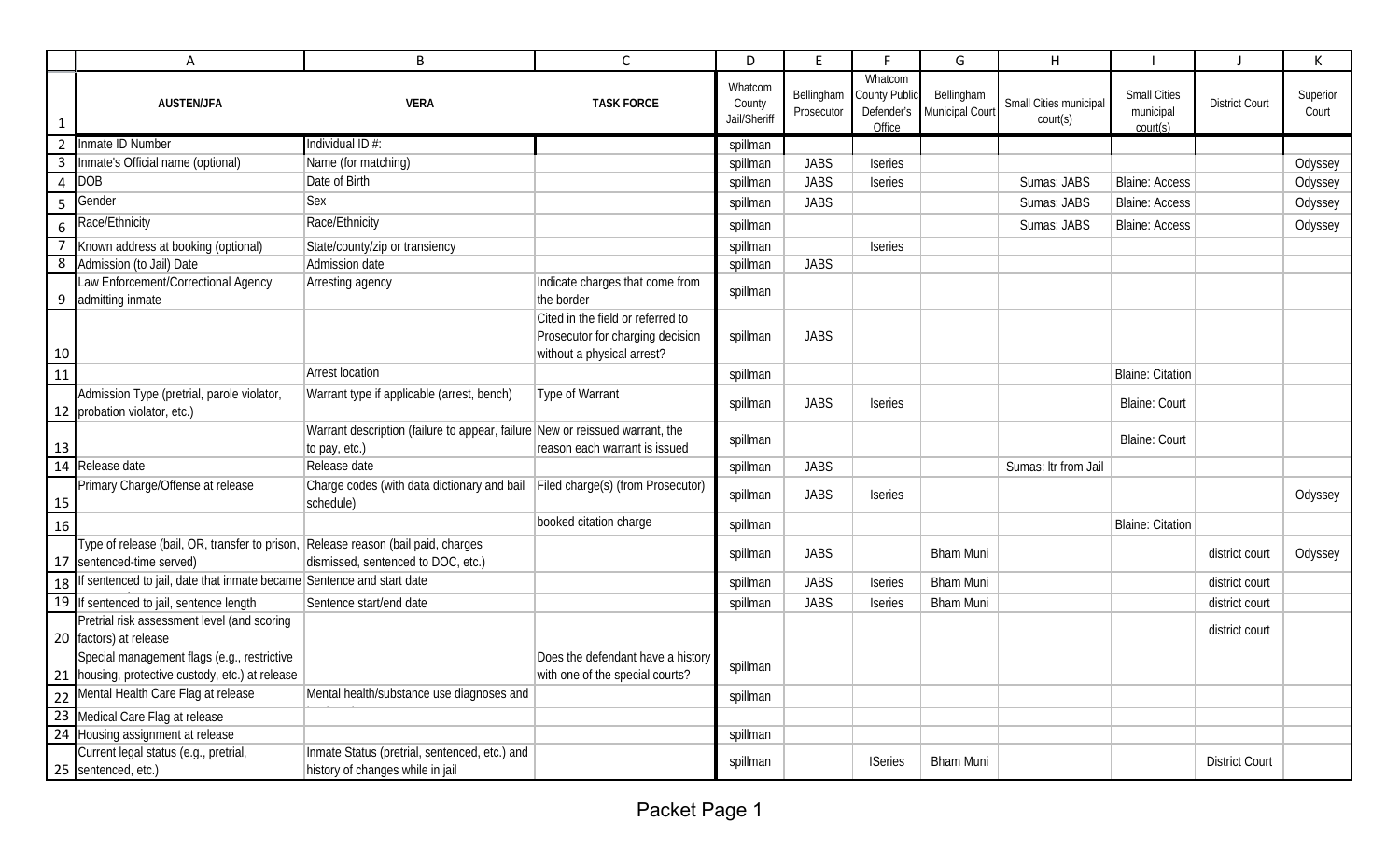|                 | A                                                                                         | B                                                        | C                             | D                                 | E                        | F.                                               | G                             | H                                  |                                              | $\mathbf{I}$          | К                 |
|-----------------|-------------------------------------------------------------------------------------------|----------------------------------------------------------|-------------------------------|-----------------------------------|--------------------------|--------------------------------------------------|-------------------------------|------------------------------------|----------------------------------------------|-----------------------|-------------------|
| $\mathbf{1}$    | <b>AUSTEN/JFA</b>                                                                         | <b>VERA</b>                                              | <b>TASK FORCE</b>             | Whatcom<br>County<br>Jail/Sheriff | Bellingham<br>Prosecutor | Whatcom<br>County Public<br>Defender's<br>Office | Bellingham<br>Municipal Court | Small Cities municipal<br>court(s) | <b>Small Cities</b><br>municipal<br>court(s) | <b>District Court</b> | Superior<br>Court |
| 26              | Primary Charge/Offense                                                                    | Charge codes (with data dictionary and bail<br>schedule) |                               | spillman                          | <b>JABS</b>              | <b>ISeries</b>                                   | <b>Bham Muni</b>              |                                    |                                              | <b>District Court</b> | Odyssey           |
| 27              | f multiple offenses or charges list up to 5                                               |                                                          |                               | spillman                          |                          | <b>ISeries</b>                                   | <b>Bham Muni</b>              |                                    | <b>Blaine: Citation</b>                      | <b>District Court</b> | Odyssey           |
| 28              | Bail amount (at release)                                                                  | Bail amount set (and history of changes                  | Bond amount by prosecutorial  | spillman                          | <b>JABS</b>              | <b>ISeries</b>                                   | <b>Bham Muni</b>              | Sumas: Itr from Jail               |                                              | <b>District Court</b> | Odyssey           |
| 29              |                                                                                           | Bail amount paid                                         |                               | Spillman:                         |                          |                                                  | <b>Bham Muni</b>              | Sumas: Itr from Jail               |                                              | <b>District Court</b> | Odyssey           |
| 30              |                                                                                           | Date bail paid                                           |                               | Other bail<br>info                |                          |                                                  | <b>Bham Muni</b>              | Sumas: Itr from Jail               |                                              | <b>District Court</b> | Odyssey           |
| $\overline{31}$ | Custody level (at release) (and scoring                                                   |                                                          |                               | spillman                          |                          |                                                  |                               |                                    |                                              |                       |                   |
| 32              | <b>Detainers</b>                                                                          |                                                          |                               | spillman                          |                          | <b>Iseries</b>                                   |                               |                                    |                                              |                       |                   |
| 33              | Special management flags (e.g., restrictive<br>housing, protective custody, etc.) in jail |                                                          |                               | spillman                          |                          |                                                  |                               |                                    |                                              |                       |                   |
| $\frac{34}{35}$ |                                                                                           |                                                          | Applied for jail alternatives | spillman                          |                          |                                                  |                               |                                    |                                              |                       |                   |
|                 |                                                                                           |                                                          | Accepted to Jail alts         | spillman                          |                          |                                                  |                               |                                    |                                              |                       |                   |
| 36              | Mental Health Care Flag in jail                                                           | Mental health/substance use diagnoses and<br>treatment   |                               | Spillman                          |                          |                                                  |                               |                                    |                                              |                       |                   |
| $\overline{37}$ | Medical Care Flag in jail                                                                 |                                                          |                               | Spillman                          |                          |                                                  |                               |                                    |                                              |                       |                   |
| $\overline{38}$ | Current Housing Location in jail                                                          | Housing unit                                             |                               | Spillman                          |                          |                                                  |                               |                                    |                                              |                       |                   |
| 39              | Current work assignment                                                                   |                                                          |                               | Spillman                          |                          |                                                  |                               |                                    |                                              |                       |                   |
| 40              | Current program enrollment (e.g., GED,<br>vocational training, drug treatment, etc.       |                                                          | Jail Alt program              | Spillman                          |                          |                                                  |                               |                                    |                                              |                       |                   |
| 41              |                                                                                           | Fees and "rent"                                          |                               | Spillman                          |                          |                                                  |                               |                                    |                                              |                       |                   |
| 42              |                                                                                           | Status of case (active, dismissed, disposed)             |                               | Spillman                          |                          | Iseries                                          | <b>Bham Muni</b>              |                                    |                                              | district court        |                   |
| 43              |                                                                                           | Disposition of charge (guilty, not guilty, plea)         |                               | Spillman                          |                          | Iseries                                          | <b>Bham Muni</b>              |                                    |                                              | district court        |                   |
| 44              |                                                                                           | Date of disposition                                      |                               | Spillman                          |                          | Iseries                                          | <b>Bham Muni</b>              |                                    |                                              | district court        |                   |
| 45              |                                                                                           | Sentence                                                 |                               | Spillman                          |                          | Iseries                                          | <b>Bham Muni</b>              |                                    |                                              | district court        |                   |
| 46              |                                                                                           | Date of hearing                                          |                               | Spillman                          |                          | Iseries                                          | <b>Bham Muni</b>              |                                    |                                              | district court        |                   |
| 47              |                                                                                           | Purpose of hearing                                       |                               |                                   |                          | Iseries                                          | <b>Bham Muni</b>              |                                    |                                              | district court        |                   |
| 48              |                                                                                           | Outcome                                                  |                               |                                   |                          | <b>Iseries</b>                                   | <b>Bham Muni</b>              |                                    |                                              | district court        |                   |
| 49              |                                                                                           | Criminal history                                         |                               |                                   |                          |                                                  | <b>Bham Muni</b>              |                                    |                                              |                       |                   |
| 50              |                                                                                           | Occupation                                               |                               |                                   |                          |                                                  |                               |                                    |                                              |                       |                   |
| $\overline{51}$ |                                                                                           | Booking ID#                                              |                               | Spillman                          |                          |                                                  |                               |                                    |                                              |                       |                   |
| 52              |                                                                                           | $\csc$ #                                                 |                               | Spillman                          |                          | <b>Iseries</b>                                   |                               |                                    |                                              |                       |                   |
| $\frac{53}{54}$ |                                                                                           | Arrest #                                                 |                               | Spillman                          |                          |                                                  |                               |                                    |                                              |                       |                   |
|                 |                                                                                           |                                                          | Number of active warrants     |                                   |                          |                                                  | <b>Bham Muni</b>              |                                    |                                              | district court        |                   |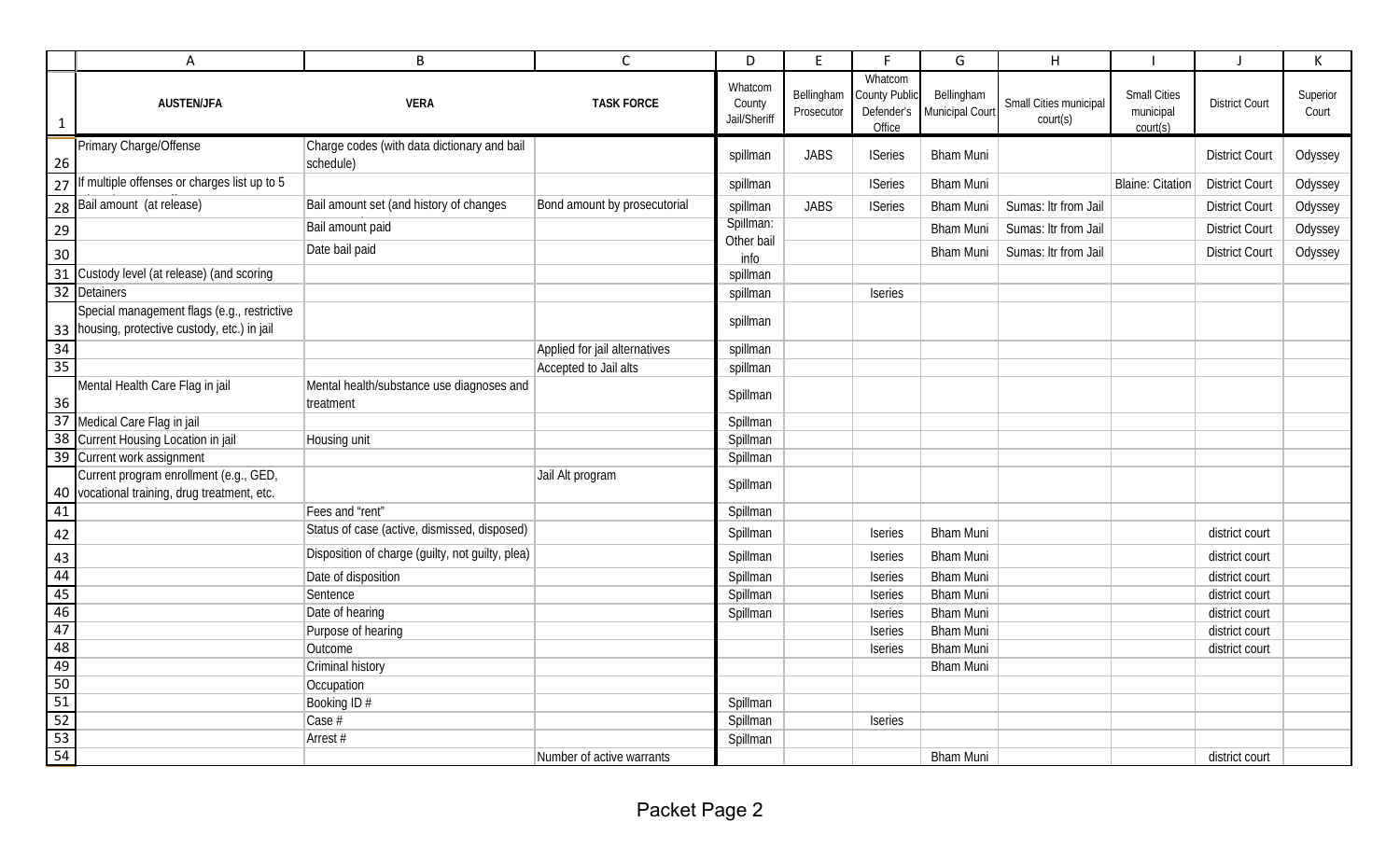|                                                             | A                 | B           |                                                                      | D                                 |            |                                               | G                                        | H                                  |                                              |                       |                   |
|-------------------------------------------------------------|-------------------|-------------|----------------------------------------------------------------------|-----------------------------------|------------|-----------------------------------------------|------------------------------------------|------------------------------------|----------------------------------------------|-----------------------|-------------------|
|                                                             | <b>AUSTEN/JFA</b> | <b>VERA</b> | <b>TASK FORCE</b>                                                    | Whatcom<br>County<br>Jail/Sheriff | Prosecutor | Whatcom<br>Bellingham County Public<br>Office | Bellingham<br>Defender's Municipal Court | Small Cities municipal<br>court(s) | <b>Small Cities</b><br>municipal<br>court(s) | <b>District Court</b> | Superior<br>Court |
| $\frac{55}{56}$                                             |                   |             | Warrants in multiple courts within<br>and outside of Whatcom county? |                                   |            |                                               | <b>Bham Muni</b>                         |                                    |                                              | district court        |                   |
|                                                             |                   |             | On pretrial release?                                                 |                                   |            | Iseries                                       | <b>Bham Muni</b>                         |                                    |                                              | district court        |                   |
| 57                                                          |                   |             | If on pretrial, was a crime<br>committed?                            |                                   |            |                                               | <b>Bham Muni</b>                         |                                    |                                              | district court        |                   |
| 58                                                          |                   |             | If a crime is committed while on<br>pretrial, what is the crime?     |                                   |            |                                               | <b>Bham Muni</b>                         |                                    |                                              | district court        |                   |
|                                                             |                   |             | date of last jail or court release<br>until current booking?         | Spillman                          |            |                                               | <b>Bham Muni</b>                         |                                    |                                              |                       |                   |
| $\begin{array}{r} 59 \\ \hline 60 \\ \hline 61 \end{array}$ |                   |             | FTA history:                                                         |                                   |            |                                               | <b>Bham Muni</b>                         |                                    |                                              | district court        |                   |
|                                                             |                   |             | Date and age of each FTA                                             |                                   |            |                                               | <b>Bham Muni</b>                         |                                    |                                              | district court        |                   |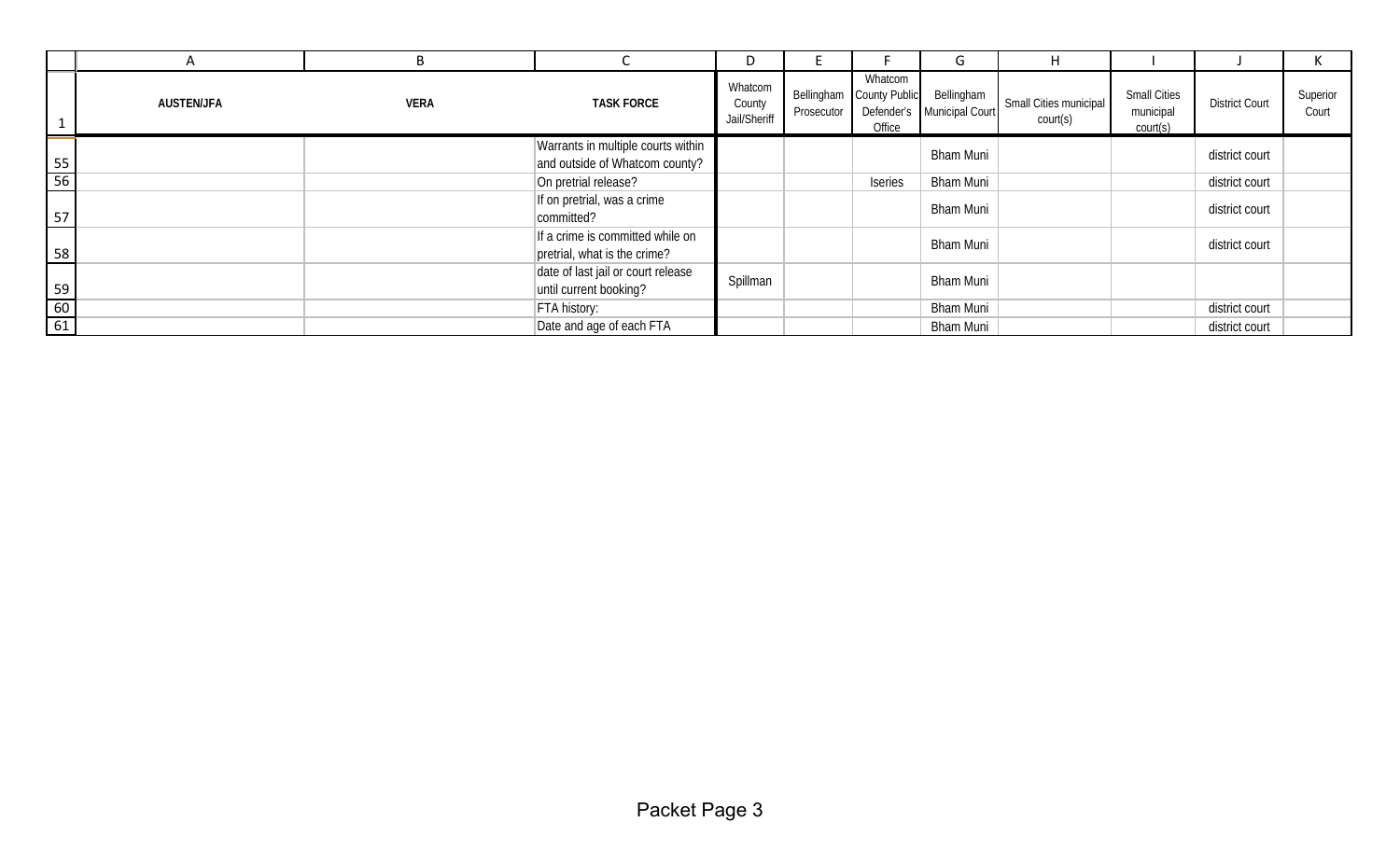|                | A                                                                                                                            | B                                 | $\mathsf{C}$                                  | D       | E        | F                | G                | $\mathsf{H}$ |          |                  | К                                              |
|----------------|------------------------------------------------------------------------------------------------------------------------------|-----------------------------------|-----------------------------------------------|---------|----------|------------------|------------------|--------------|----------|------------------|------------------------------------------------|
| 1              | <b>AUSTEN/JFA</b>                                                                                                            | <b>VERA</b>                       | <b>TASK FORCE</b>                             | Sheriff | System   | Generator        | Recipient        | <b>Type</b>  | Table    | Field            | <b>Notes</b>                                   |
| 2              | 1. Inmate ID Number                                                                                                          | Individual ID #:                  |                                               | Χ       | Spillman | Sheriff's Office | Sheriff's Office | Number       | jlinmate | jlinmate.num     | Referenced 1:1 to<br>nmmain.inmate             |
| 3              | 2. Inmate's Official last name                                                                                               | Name (for matching)               |                                               | X       | Spillman | Sheriff's Office | Sheriff's Office | String       | nmmain   | nnmain.last      | Can be concatenated                            |
| 4              | 2. b first name                                                                                                              | Name (for matching)               |                                               | Χ       | Spillman | Sheriff's Office | Sheriff's Office | String       | nmmain   | nmmain.first     | Can be concatenated                            |
| 5              | 2. c middle name                                                                                                             | Name (for matching)               |                                               | Χ       | Spillman | Sheriff's Office | Sheriff's Office | String       | nmmain   | nmmain.middle    | Can be concatenated                            |
| 6              | 2. d suffix/prefix                                                                                                           | Name (for matching)               |                                               | Χ       | Spillman | Sheriff's Office | Sheriff's Office | String       | nmmain   | nmmain.suffix    | Can be concatenated                            |
| $\overline{7}$ | 3. DOB                                                                                                                       | Date of Birth                     |                                               | X       | Spillman | Sheriff's Office | Sheriff's Office | String       | nmmain   | nnmain.birthd    |                                                |
| 8              | 4. a Gender                                                                                                                  | Sex                               |                                               | X       | Spillman | Sheriff's Office | Sheriff's Office | String       | nmmain   | nmmain.gender    | Spillman uses two fields to<br>identify gender |
| $9\,$          | 4. b Sex                                                                                                                     |                                   |                                               | X       | Spillman | Sheriff's Office | Sheriff's Office | String       | nmmain   | nmmain.sex       | and sex                                        |
|                | $10^{5. a Race}$                                                                                                             | Race/Ethnicity                    |                                               | Χ       | Spillman | Sheriff's Office | Sheriff's Office | String       | nmmain   | nnmain.race      |                                                |
|                | $11$ $\left  \begin{smallmatrix} 5. & b & e{t}h{n} & c{t} \\ 0. & 0 & 0 & c{t} \\ 0. & 0. & 0 & 0 \end{smallmatrix} \right $ |                                   |                                               | Х       | Spillman | Sheriff's Office | Sheriff's Office | String       | nmmain   | nmmain.ethnicity |                                                |
|                | 12 8. Known address at booking                                                                                               | State/county/zip or<br>transiency |                                               | Χ       | Spillman | Sheriff's Office | Sheriff's Office | String       | nmmain   | nmmain.street    |                                                |
|                | 13 City Of Residence                                                                                                         |                                   |                                               | Χ       | Spillman | Sheriff's Office | Sheriff's Office | String       | nmmain   | nmmain.city      |                                                |
|                | 14   State Abbreviation                                                                                                      |                                   |                                               | X       | Spillman | Sheriff's Office | Sheriff's Office | String       | nmmain   | nmmain.state     |                                                |
|                | 15 ZIP Code                                                                                                                  |                                   |                                               | X       | Spillman | Sheriff's Office | Sheriff's Office | String       | nmmain   | nmmain.zip       |                                                |
|                | 16 Driver License Number                                                                                                     |                                   |                                               | Χ       | Spillman | Sheriff's Office | Sheriff's Office | String       | nmmain   | nmmain.dlnum     |                                                |
|                | 17 Driver License State                                                                                                      |                                   |                                               | Χ       | Spillman | Sheriff's Office | Sheriff's Office | String       | nmmain   | nmmain.dlstate   |                                                |
|                | 18 6. Admission (to Jail) Date                                                                                               | Admission date                    |                                               | Χ       | Spillman | Sheriff's Office | Sheriff's Office | Date/Time    | jlbktime | jlbktime.in      |                                                |
|                | 7. Law<br>Enforcement/Correctional<br>19 Agency admitting inmate                                                             | Arresting agency                  | Indicate charges that<br>come from the border | X       | Spillman | Sheriff's Office | Sheriff's Office | Date/Time    | jlbktime | jlbktime.incrdt  |                                                |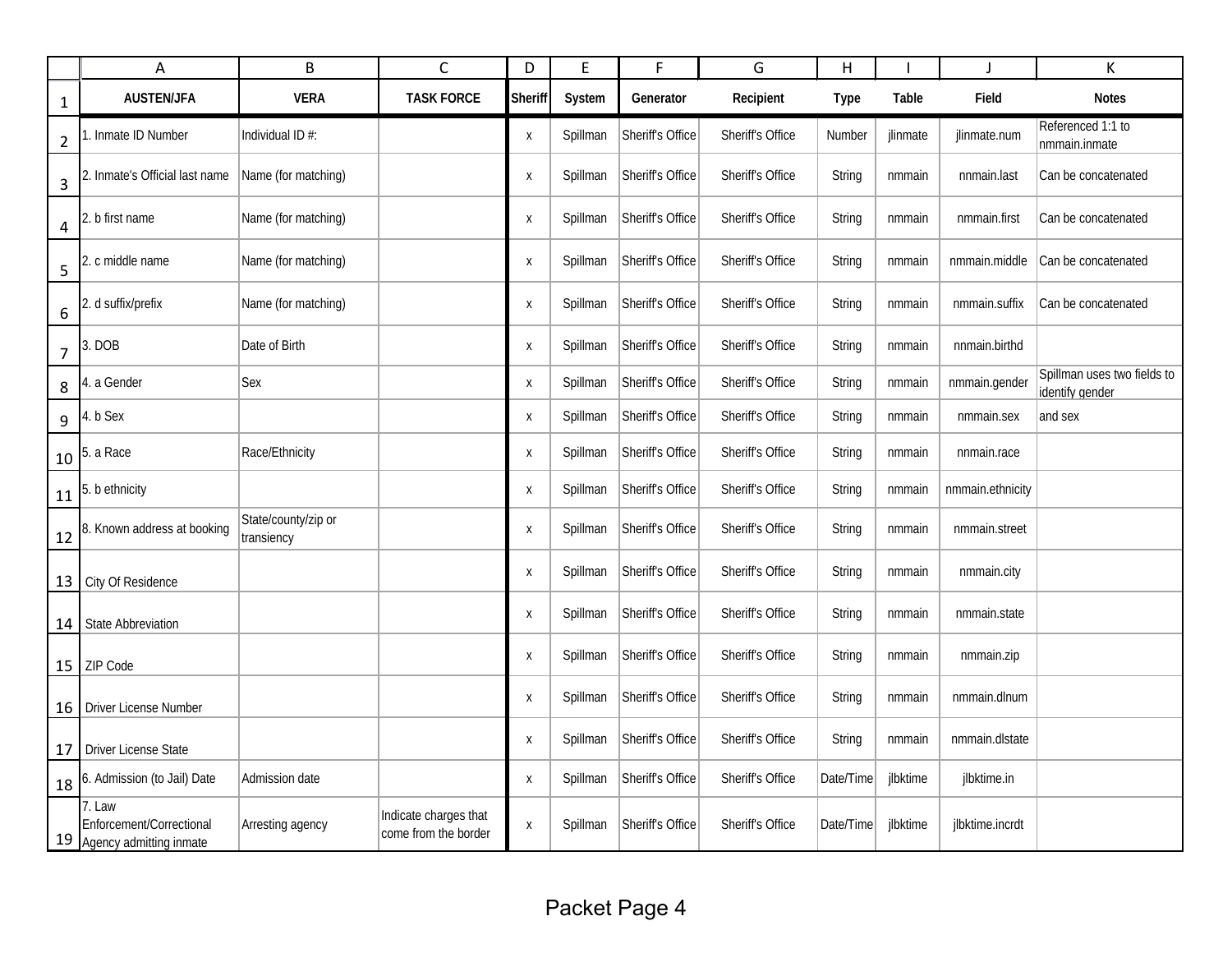|    | Α                                                                                | B                                                                   | C                                                                                                         | D                            | E                    | F                | G                                    | Н                |                  |                                 | K                                                                                |
|----|----------------------------------------------------------------------------------|---------------------------------------------------------------------|-----------------------------------------------------------------------------------------------------------|------------------------------|----------------------|------------------|--------------------------------------|------------------|------------------|---------------------------------|----------------------------------------------------------------------------------|
| 1  | <b>AUSTEN/JFA</b>                                                                | <b>VERA</b>                                                         | <b>TASK FORCE</b>                                                                                         | Sheriff                      | System               | Generator        | Recipient                            | <b>Type</b>      | Table            | Field                           | <b>Notes</b>                                                                     |
| 20 |                                                                                  |                                                                     | Cited in the field or<br>referred to Prosecutor<br>for charging decision<br>without a physical<br>arrest? | X                            | Spillman             | Sheriff's Office | Sheriff's Office                     | Multiple         |                  |                                 | Non Custody bookings<br>(Sheriff's Office only)                                  |
| 21 |                                                                                  | <b>Arrest location</b>                                              |                                                                                                           | X                            | Spillman             | Sheriff's Office | Sheriff's Office                     |                  |                  |                                 | Not kept in the Corrections<br>System although Spillman<br>is canable            |
| 22 | 9. Admission Type (pretrial,<br>parole violator, probation<br>violator, etc.)    | Warrant type if applicable<br>(arrest, bench)                       | Type of Warrant                                                                                           | X                            | Spillman             | Courts           | Sheriff's Office                     | String           | jloffens         | jloffens.type                   | Data is somewhat<br>inconsistent due to<br>changes in practice over              |
| 23 |                                                                                  | Warrant description<br>(failure to appear, failure<br>to pay, etc.) | New or reissued<br>warrant, the reason<br>each warrant is issued                                          | $\mathsf{X}$                 | Spillman             | Courts           | Sheriff's Office                     |                  |                  |                                 | All warrants are listed as<br>fail to appear. The court<br>will have better data |
| 24 | 10. Release date                                                                 | Release date                                                        |                                                                                                           | $\mathsf{X}$                 | Spillman             | Sheriff's Office | Sheriff's Office                     | Date/Time        | jlbktime         | jlbktime.out                    |                                                                                  |
| 25 | 11. Primary Charge/Offense a<br>release                                          | Charge codes (with data<br>dictionary and bail<br>schedule)         | Filed charge(s) (from<br>Prosecutor)                                                                      | X                            | Spillman             | Sheriff's Office | Sheriff's Office                     | Multiple         | jloffens         |                                 | We note all offenses<br>throughout booking                                       |
| 26 |                                                                                  |                                                                     | booked citation charge                                                                                    | $\mathsf{X}$                 | Spillman             | Sheriff's Office | Sheriff's Office                     |                  |                  |                                 | If I understand this then we<br>keep it.                                         |
| 27 | 12. If multiple offenses or<br>charges list up to 5 other<br>charges or offenses |                                                                     |                                                                                                           | X                            | Spillman             | Sheriff's Office | Sheriff's Office                     | Multiple         | jloffens         |                                 | We note all offenses<br>throughout booking                                       |
| 28 | 13. Bail amount at release                                                       | Bail amount set (and<br>history of changes while in<br>jail)        |                                                                                                           | X                            | Spillman             | Courts           | Sheriff's Office                     | Number           | jlbond           |                                 |                                                                                  |
|    | 29 Bail optional                                                                 |                                                                     |                                                                                                           | X                            | Spillman             | Courts           | Sheriff's Office                     | Number           | jlbond           | jlbond.optamt                   |                                                                                  |
| 31 | 30 Bail required                                                                 |                                                                     |                                                                                                           | $\mathsf{X}$                 | Spillman             | Courts           | Sheriff's Office                     | Number           | jlbond           | jlbond.reqamt                   |                                                                                  |
|    | <b>Bail Exceptional Clearance</b><br>32 Bail Clearance Code                      |                                                                     |                                                                                                           | $\mathsf{X}$<br>$\mathsf{X}$ | Spillman<br>Spillman | Courts<br>Courts | Sheriff's Office<br>Sheriff's Office | Number<br>Number | jlbond<br>jlbond | jlbond.expclr<br>jlbond.clrcode |                                                                                  |
| 33 | <b>Bond Case Number</b>                                                          |                                                                     |                                                                                                           | $\mathsf{X}$                 | Spillman             | Courts           | Sheriff's Office                     | Number           | jlbond           | jlbond.securid                  |                                                                                  |
|    | 34 Bail Exceptional Description                                                  |                                                                     |                                                                                                           | X                            | Spillman             | Courts           | Sheriff's Office                     | Number           | jlbond           | jlbond.expdesc                  |                                                                                  |
| 35 |                                                                                  | Bail amount paid                                                    |                                                                                                           |                              |                      |                  |                                      |                  |                  |                                 |                                                                                  |
| 36 |                                                                                  | Date bail paid                                                      |                                                                                                           |                              |                      |                  |                                      |                  |                  |                                 |                                                                                  |
| 37 | 14. Custody level (and scoring<br>factors if available) at release               |                                                                     |                                                                                                           | X                            | Spillman             | Sheriff's Office | Sheriff's Office                     | Image            | Assessmen        | Multiple                        | Stores as an image and is<br>rendered similar to PDF.                            |
| 38 | Classification                                                                   |                                                                     |                                                                                                           | X                            | Spillman             | Sheriff's Office | Sheriff's Office                     | String           | jlinmate         |                                 | jlinmate.seclass   last classification                                           |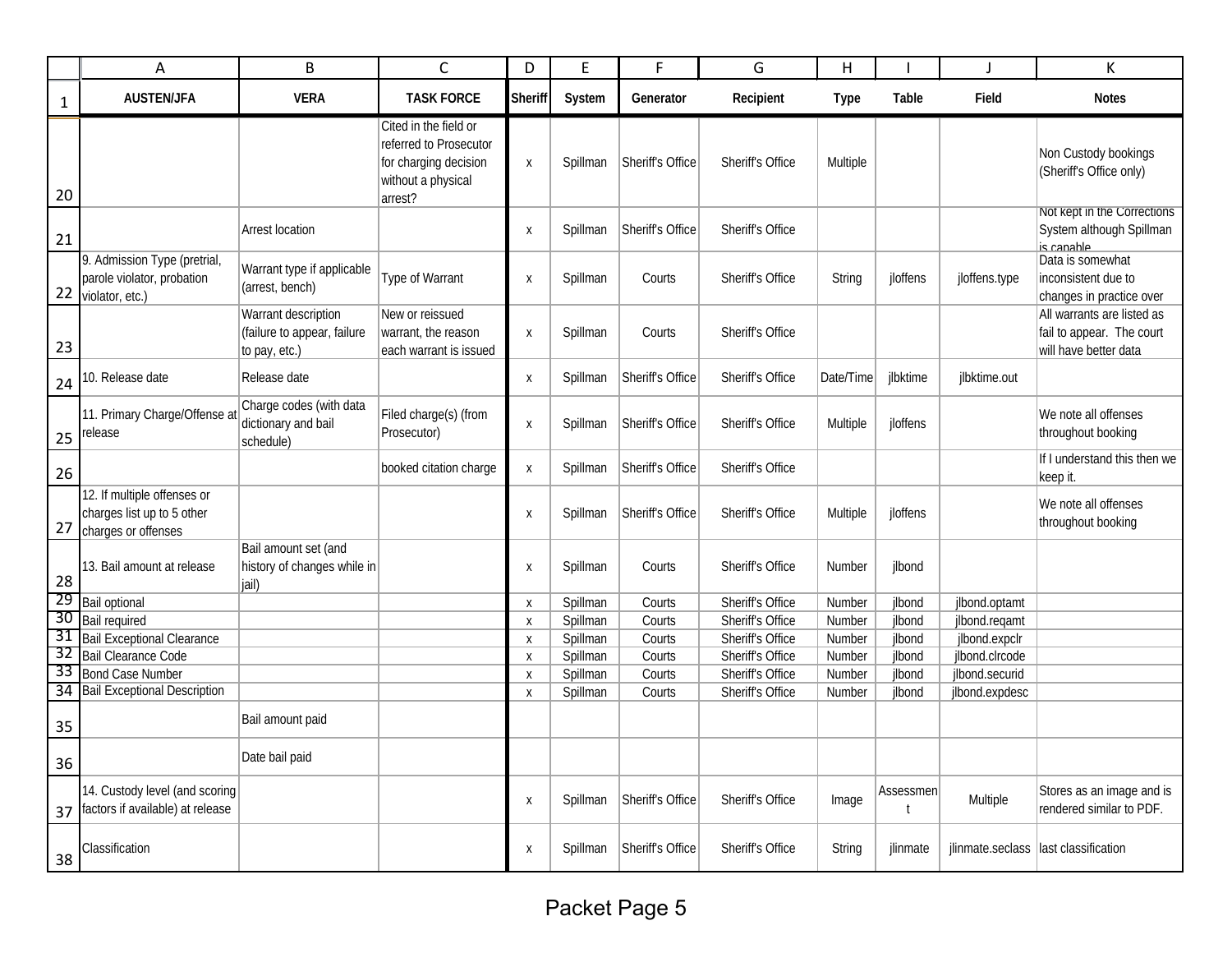|    | A                                                                                                         | B                                                                                       | C                                                                       | D              | E        | F                | G                | $\mathsf{H}$ |          |                  | К                                                 |
|----|-----------------------------------------------------------------------------------------------------------|-----------------------------------------------------------------------------------------|-------------------------------------------------------------------------|----------------|----------|------------------|------------------|--------------|----------|------------------|---------------------------------------------------|
| 1  | <b>AUSTEN/JFA</b>                                                                                         | <b>VERA</b>                                                                             | <b>TASK FORCE</b>                                                       | <b>Sheriff</b> | System   | Generator        | Recipient        | <b>Type</b>  | Table    | Field            | <b>Notes</b>                                      |
|    | 15. Type of release (bail, OR<br>transfer to prison, sentenced-<br>39 time served)                        | Release reason (bail paid,<br>charges dismissed,<br>sentenced to DOC, etc.)             |                                                                         | X              | Spillman | Sheriff's Office | Sheriff's Office | Code         | jlbktime | jlbktime.reldisp |                                                   |
| 40 | 16. If sentenced to jail, date<br>that inmate became<br>hennehes                                          | Sentence and start date                                                                 |                                                                         | X              | Spillman | Courts           | Sheriff's Office | Date         | jloffens | jloffens.disdate | If we have the data, that is<br>where we keep it. |
|    | 17. If sentenced to jail,<br>41 sentence length                                                           | Sentence start/end date                                                                 |                                                                         | X              | Spillman | Courts           | Sheriff's Office | Number       | jmadjoff | jmadjoff.days    | Days                                              |
| 42 | Sentence Adjustments                                                                                      |                                                                                         |                                                                         | х              | Spillman | Courts           | Sheriff's Office | Number       | jmadjoff | jmadjoff.months  | <b>Months</b>                                     |
| 43 | Sentence Adjustments                                                                                      |                                                                                         |                                                                         | X              | Spillman | Courts           | Sheriff's Office | Number       | jmadjoff | jmadjoff.years   | Years                                             |
| 44 | 18. Pretrial risk assessment<br>level (and scoring factors) at<br>release                                 |                                                                                         |                                                                         |                |          |                  |                  |              |          |                  |                                                   |
|    | 19. Special management flags<br>(e.g., restrictive housing,<br>protective custody, etc.) at<br>45 release |                                                                                         | Does the defendant<br>have a history with one<br>of the special courts? | Χ              | Spillman | Sheriff's Office | Sheriff's Office | String       | jlflag   | jlflag.descrpt   |                                                   |
|    | 20. Mental Health Care Flag<br>46 at release                                                              | Mental health/substance<br>use diagnoses and<br>treatment                               |                                                                         | X              | Spillman | Sheriff's Office | Sheriff's Office | String       | jlflag   | jlflag.descrpt   |                                                   |
| 47 | 21. Medical Care Flag at<br>release                                                                       |                                                                                         |                                                                         |                |          |                  |                  |              |          |                  |                                                   |
|    | 22. Housing assignment at<br>48 release                                                                   |                                                                                         |                                                                         | X              | Spillman | Sheriff's Office | Sheriff's Office | String       | jlinhslg | jlinhslg.locatn  |                                                   |
| 49 | 10. Current legal status (e.g.,<br>pretrial, sentenced, etc.)                                             | Inmate Status (pretrial,<br>sentenced, etc.) and<br>history of changes while in<br>jail |                                                                         | X              | Spillman | Sheriff's Office | Sheriff's Office | Multiple     |          |                  | We have a query to<br>determine this              |
| 50 | 11. Primary Charge/Offense                                                                                | Charge codes (with data<br>dictionary and bail<br>schedule)                             |                                                                         | X              | Spillman | Sheriff's Office | Sheriff's Office | Multiple     | jloffens |                  | We note all offenses<br>throughout booking        |
|    | 12. If multiple offenses or<br>charges list up to 5 other<br>51 charges or offenses                       |                                                                                         |                                                                         | Χ              | Spillman | Sheriff's Office | Sheriff's Office | Multiple     | jloffens |                  | We note all offenses<br>throughout booking        |
| 52 | 13. Bail amount                                                                                           | Bail amount set (and<br>history of changes while in<br>jail)                            | Bond amount by<br>prosecutorial charge                                  | Χ              |          |                  |                  |              |          |                  |                                                   |
|    | $\frac{53}{ }$ Bail optional                                                                              |                                                                                         |                                                                         | Χ              | Spillman | Courts           | Sheriff's Office | Number       | jlbond   | jlbond.optamt    |                                                   |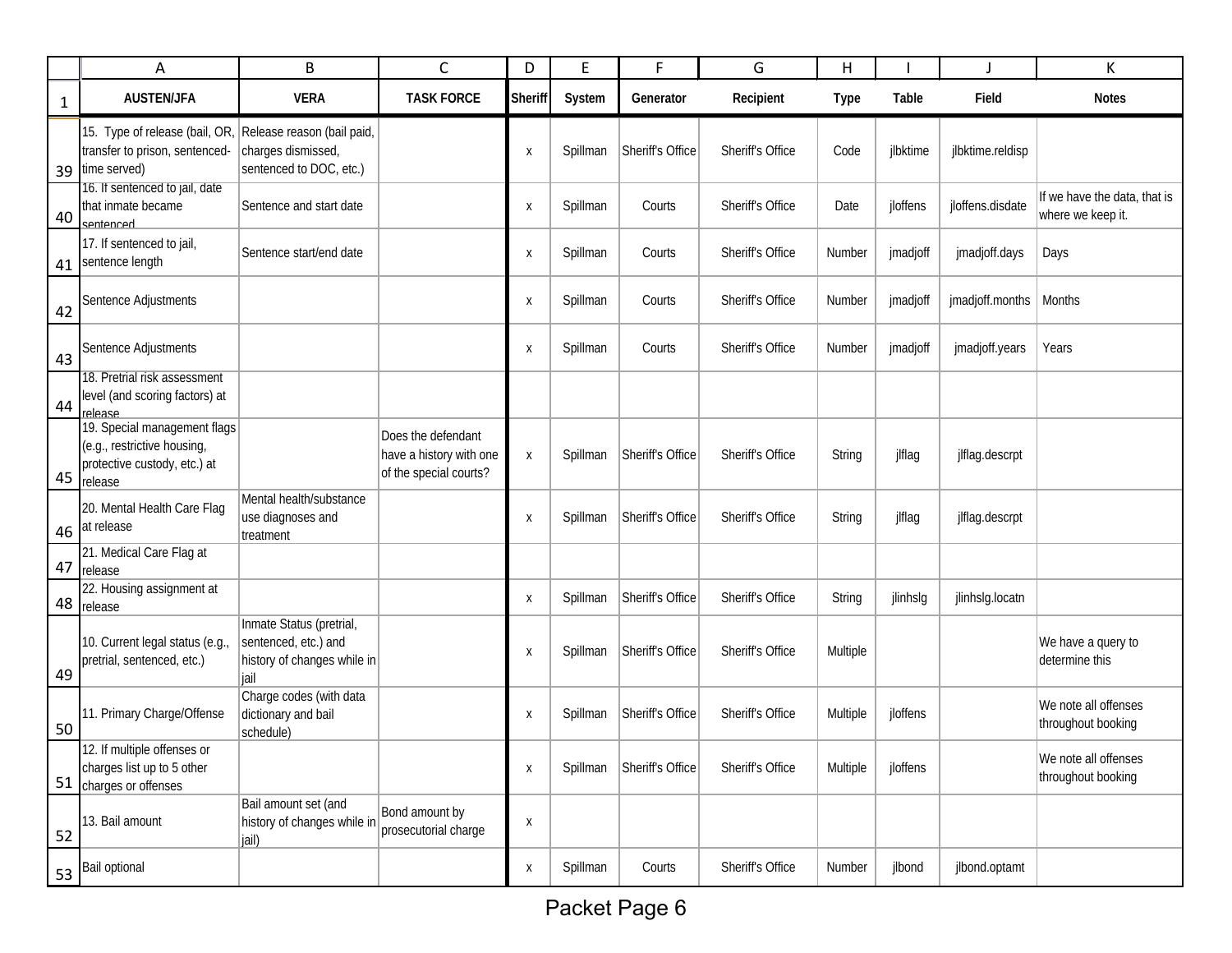|              | Α                                                                                                | B                                                         | C                                | D                         | E        | F                | G                       | $\mathsf{H}$ |           |                 | Κ                                                       |
|--------------|--------------------------------------------------------------------------------------------------|-----------------------------------------------------------|----------------------------------|---------------------------|----------|------------------|-------------------------|--------------|-----------|-----------------|---------------------------------------------------------|
| $\mathbf{1}$ | <b>AUSTEN/JFA</b>                                                                                | <b>VERA</b>                                               | <b>TASK FORCE</b>                | Sheriff                   | System   | Generator        | Recipient               | <b>Type</b>  | Table     | Field           | <b>Notes</b>                                            |
| 54           | <b>Bail required</b>                                                                             |                                                           |                                  | Χ                         | Spillman | Courts           | Sheriff's Office        | Number       | jlbond    | jlbond.reqamt   |                                                         |
|              | 55 Bail Exceptional Clearance                                                                    |                                                           |                                  | X                         | Spillman | Courts           | Sheriff's Office        | Number       | jlbond    | jlbond.expclr   |                                                         |
| 56           | Bail Clearance Code                                                                              |                                                           |                                  | X                         | Spillman | Courts           | Sheriff's Office        | Number       | jlbond    | jlbond.clrcode  |                                                         |
| 57           | <b>Bond Case Number</b>                                                                          |                                                           |                                  | X                         | Spillman | Courts           | Sheriff's Office        | Number       | jlbond    | jlbond.securid  |                                                         |
|              | 58 Bail Exceptional Description                                                                  |                                                           |                                  | X                         | Spillman | Courts           | Sheriff's Office        | Number       | jlbond    | jlbond.expdesc  |                                                         |
| 59           |                                                                                                  | Bail amount paid                                          |                                  |                           |          |                  |                         |              |           |                 |                                                         |
| 60           |                                                                                                  | Date bail paid                                            |                                  |                           |          |                  |                         |              |           |                 |                                                         |
| 61           | 14. Custody level (and scoring<br>factors if available)                                          |                                                           |                                  | $\boldsymbol{\mathsf{X}}$ | Spillman | Sheriff's Office | Sheriff's Office        | Image        | Assessmen | Multiple        | Stores as an image and is<br>rendered similar to PDF.   |
| 62           | 15. Detainers                                                                                    |                                                           |                                  | X                         | Spillman | LEO's            | Sheriff's Office        | Holds        |           |                 |                                                         |
| 63           | 19. Special management flags<br>(e.g., restrictive housing,<br>protective custody, etc.) in jail |                                                           |                                  | X                         | Spillman | Sheriff's Office | Sheriff's Office        | Multiple     |           |                 | Risk factors, Secrity Class,<br>Housing Placement Level |
| 64           |                                                                                                  |                                                           | Applied for jail<br>alternatives | Χ                         |          | Sheriff's Office | Sheriff's Office        | Paper files  |           |                 |                                                         |
| 65           |                                                                                                  |                                                           | Accepted to Jail alts            | X                         |          | Sheriff's Office | Sheriff's Office        | Paper files  |           |                 |                                                         |
| 66 jail      | 20. Mental Health Care Flag in                                                                   | Mental health/substance<br>use diagnoses and<br>treatment |                                  | $\boldsymbol{\mathsf{X}}$ | Spillman | Sheriff's Office | <b>Sheriff's Office</b> | String       | jlflag    | jlflag.descrpt  |                                                         |
| 67           | 21. Medical Care Flag in jail                                                                    |                                                           |                                  | X                         | Spillman | Sheriff's Office | Sheriff's Office        | String       | jlflag    | jlflag.descrpt  |                                                         |
| 68           | 22. Current Housing Location<br>in jail                                                          | Housing unit                                              |                                  | X                         | Spillman | Sheriff's Office | Sheriff's Office        | String       | jlinhslg  | jlinhslg.locatn |                                                         |
| 69           | 23. Current work assignment                                                                      |                                                           |                                  | X                         | Spillman | Sheriff's Office | Sheriff's Office        | Code         | jlbook    | jlbook.type     |                                                         |
| 70           | z4. Current program<br>enrollment (e.g., GED,<br>iocational training drug                        |                                                           | Jail Alt program                 | X                         | Spillman | Sheriff's Office | Sheriff's Office        | Code         | jlbook    | jlbook.type     |                                                         |
| 71           |                                                                                                  | Fees and "rent"                                           |                                  | X                         | Spillman | Sheriff's Office | Sheriff's Office        |              | jlbill    |                 |                                                         |
| 72           |                                                                                                  | Status of case (active,<br>dismissed, disposed)           |                                  | X                         | Spillman | Courts           | Sheriff's Office        | Code         | jloffens  | jloffens.disp   | If we have the data, that is<br>where we keep it.       |
| 73           |                                                                                                  | Disposition of charge<br>(guilty, not guilty, plea)       |                                  | X                         | Spillman | Courts           | Sheriff's Office        | Code         | jloffens  | jloffens.disp   | If we have the data, that is<br>where we keep it.       |